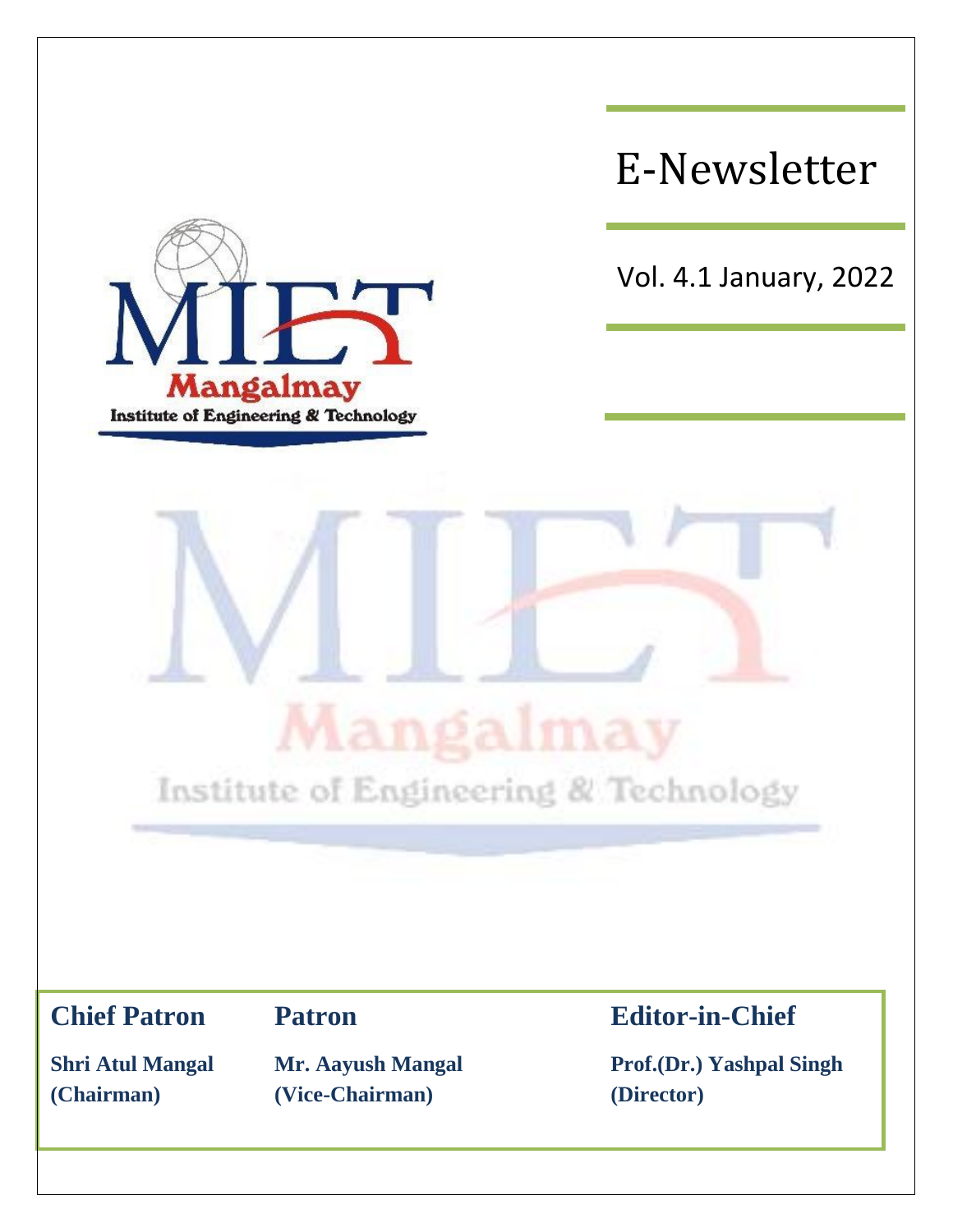#### **MoUs**

#### **MoU BETWEEN HUMBOOT AND MIET**

MIET and HumBoot Pvt. Ltd. both are agreed to submit joint research proposals to national and international funding agencies in the areas of scientific research. The MoU signed the digitally on 06 Jan. 22.



The MoU is done between MIET and HumBoot by Prof. (Dr.)Yashpal Singh (Director-MIET) with Mr. Sarvan Kumar (HumBot Pvt. Ltd.) in the presence of Mr. Arunaganshu pal (Assistant professor in CES dept. ). The aim of MOU is not only focused to grow the research interest of students in Renewable energy, Robotics, Al, Agricultural, Algal Biotechnology but also Medical care, Defense and Space.

# **INSTITUTE & DEPARTMENTAL LEVEL ACTIVITIES**

#### **E&ICT-IIT CERTIFICATION PROGAMME ON FUDAMENTALS OF C++**

Department of Applied Science, MIET in association with **E&ICT IIT Kanpur** conducted a "**Student Development Program**" on**"Fundamentals of 'C' Programming**" for B.Tech1<sup>st</sup> year students from 10th Jan -15 Jan**.** The session was organized to enhance the programming skills of the students and that was attended by 48 students.

| S.NO                 | <b>NAME</b>                 |  |  |
|----------------------|-----------------------------|--|--|
| $\mathbf{1}$         | <b>ADITYALOK</b>            |  |  |
| $\overline{c}$       | <b>ADITYA PANDEY</b>        |  |  |
| 3                    | <b>ADITYA RAJ</b>           |  |  |
| $\overline{4}$       | <b>AJEET KUMAR</b>          |  |  |
| 5                    | <b>AMAN GUPTA</b>           |  |  |
| 6                    | <b>AMAN KUMAR</b>           |  |  |
| 7                    | <b>AMAN KUMAR NEW</b>       |  |  |
| 8                    | <b>ANIKET KUMAR</b>         |  |  |
| 9                    | <b>ANKIT CHOUBEY</b>        |  |  |
| 10                   | <b>ANUSHA GUDDATI</b>       |  |  |
| 11                   | <b>ARUN KUMAR</b>           |  |  |
| 12<br>. .            | <b>ARVIND KUMAR</b><br>17.1 |  |  |
| 13                   | <b>ASHISH SINGH</b>         |  |  |
| 14                   | <b>BHAVYA JAIN</b>          |  |  |
| 15                   | <b>DANISH RAJA</b>          |  |  |
| 16                   | DEEPIKA SHARMA              |  |  |
| 17                   | ISHITA GUPTA                |  |  |
| 18                   | <b>KAMLESH KUMAR</b>        |  |  |
| 19                   | <b>MAYANK MAURYA</b>        |  |  |
| 20                   | <b>MOHD AHAD KHAN</b>       |  |  |
| 21                   | <b>NAGAD NARAYAN</b>        |  |  |
| 22                   | <b>NIKHIL THAKUR</b>        |  |  |
| 23                   | <b>NIKHIL YADAV</b>         |  |  |
| 24                   | NIKKI KUSHWAHA              |  |  |
| 25                   | PARINAV PATHAK              |  |  |
| PRAKHAR SHARMA<br>26 |                             |  |  |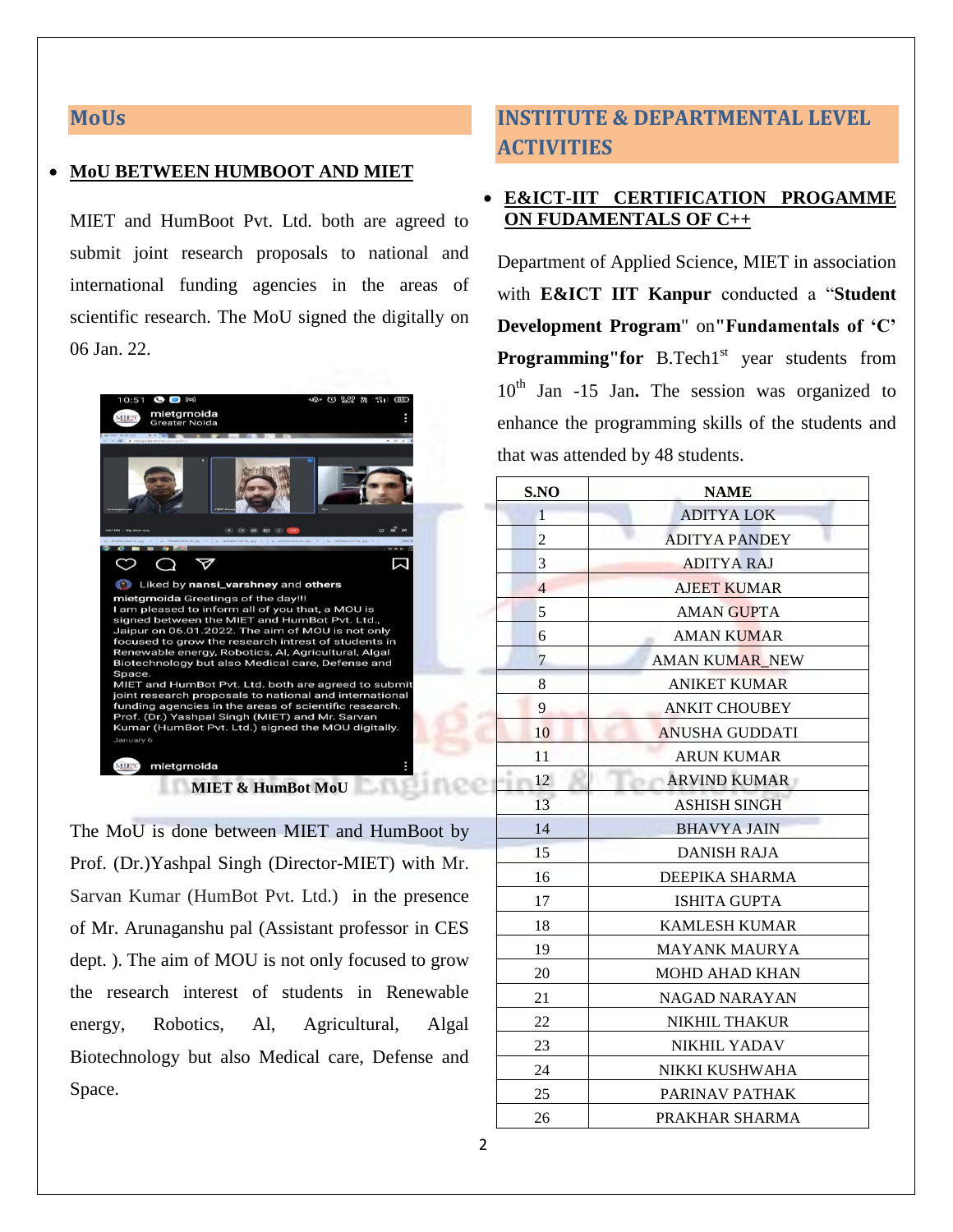| 27 | PRERNA MEHTA             |  |  |
|----|--------------------------|--|--|
| 28 | RADHIKA TAYAL            |  |  |
| 29 | RAHUL PRAJAPATI          |  |  |
| 30 | <b>RAJ KUMAR DAS</b>     |  |  |
| 31 | <b>RAKSHIT VARSHNEY</b>  |  |  |
| 32 | <b>RISHAV KUMAR</b>      |  |  |
| 33 | <b>RITIK KUMAR</b>       |  |  |
| 34 | ROHIT KUMAR MEHTA        |  |  |
| 35 | <b>SAURAV KUMAR</b>      |  |  |
| 36 | <b>SHIVAM DEOLIYA</b>    |  |  |
| 37 | <b>SHREYA SACHAN</b>     |  |  |
| 38 | SHREYA SHARMA            |  |  |
| 39 | SHUBHRANSHU KANNOJIYA    |  |  |
| 40 | <b>SRISHTI CHAUHAN</b>   |  |  |
| 41 | <b>SUHAIL</b>            |  |  |
| 42 | <b>SURAJ SAHU</b>        |  |  |
| 43 | <b>TAHAR KHAN</b>        |  |  |
| 44 | <b>TANYA GROVER</b>      |  |  |
| 45 | TUSHAR CHAUHAN           |  |  |
| 46 | VAIBHAV PRATAP SINGH     |  |  |
| 47 | <b>VIKAS KUMAR YADAV</b> |  |  |
| 48 | <b>VIVEK KUMAR</b>       |  |  |

Department of Computer Science and Engineering, Dept. MIET in association with **E&ICT IIT Kanpur** conducted a "**Student Development Program**" on **"Competitive Coding withData Structure-Level 1", and "Machine Learning with**  Python"for B.Tech2<sup>nd</sup>year students. The session for **"Machine Learning with Python",** was organized from 17 Jan- 22Jan 2022 and the session for**"Competitive Coding with Data Structure-**Level 1", wasorganized from 24 Jan- 29 Jan2022. The session was organized to enhance the programming as well as technical skills of the students and that was attended by 12 students.

| $\mathbf{S}.\mathbf{NO}$ | <b>NAME</b> | <b>Course Name</b> |
|--------------------------|-------------|--------------------|
|                          |             |                    |

|               |                     | Competitive Coding with Data |  |
|---------------|---------------------|------------------------------|--|
| 1             | VISHAL SINGH        | Structure-Level 1            |  |
|               |                     | Competitive Coding with Data |  |
| 2             | <b>NITIN</b>        | Structure-Level 1            |  |
|               |                     | Competitive Coding with Data |  |
| 3             | <b>RAHUL KUMAR</b>  | Structure-Level 1            |  |
|               |                     | Competitive Coding with Data |  |
| 4             | VIKAS KUMAR         | Structure-Level 1            |  |
|               | <b>SUDHANSHU</b>    | Competitive Coding with Data |  |
| 5             | RAI                 | Structure-Level 1            |  |
| <b>GAURAV</b> |                     | Competitive Coding with Data |  |
| 6             | <b>YADAV</b>        | Structure-Level 1            |  |
|               | <b>MOHD FAIZAN</b>  | Machine Learning with        |  |
| 7             | <b>RAZA</b>         | Python                       |  |
|               |                     | Competitive Coding with Data |  |
| 8             | <b>ANKIT SINGH</b>  | Structure-Level 1            |  |
|               | <b>ANKIT</b>        | Machine Learning with        |  |
| 9             | <b>CHOUBEY</b>      | Python                       |  |
|               | <b>MANISHA</b>      | Machine Learning with        |  |
| 10            | <b>KUMARI</b>       | Python                       |  |
|               |                     | Competitive Coding with Data |  |
| 11            | <b>RAVI KAUSHAL</b> | Structure-Level 1            |  |
|               | <b>SHUBHAM</b>      | Competitive Coding with Data |  |
| 12            | <b>SHARMA</b>       | Structure-Level 1            |  |

## **MIET-IIC-QUARTER II ACTIVITIES**

**MIET-IIC** conducted two activities of IIC calendar in month of January, 2022.

**MIET-IIC** conducted events of their Quarter II calendar on  $24<sup>th</sup>$  Jan. 22. MIC is always striving to improve the functionality and performance of the IIC network by bringing innovations in terms of new features and approaches in every new edition of IIC. In this regard an Orientation Session on IIC 4.0 was conducted.

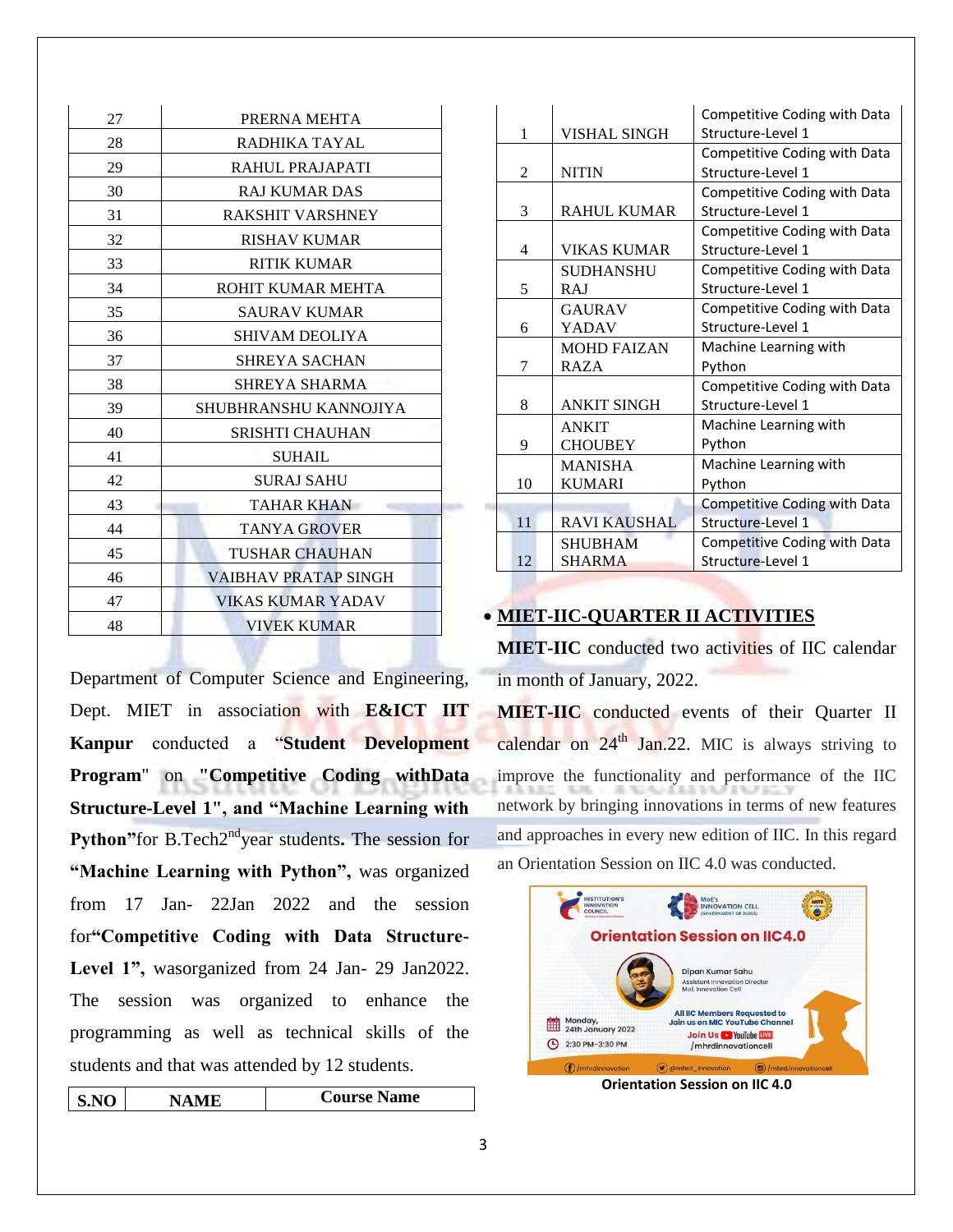The speaker discussed about various schemes of Government of India and State government for startup and how to take advantages of different schemes.

An **E-Symposium on Building Innovation and Entrepreneurial Ecosystem** in Educational Institutions to be held on  $11^{th}$  **to**  $12^{th}$  **Jan 2022** as part of the 'National Innovation Week', Azadi Ka Amrit Mahotsav (AKAM) celebration from  $10^{th} - 16^{th}$  Jan 2022. The Ministry of Education, AICTE, and Ministry of Commerce and Industry (DPIIT) in collaboration with the Ministry of Culture, Govt. of India are jointly organizing it.



**e-Symposium on Building Innovation and Entrepreneurial Ecosystem in Educational Institutions**

#### **MIET- A CLOTH DONATION PROGRAM**

MIET conducted a Cloth Donation Program to provide warm sweaters to 200 girls of Shri Hariprasad Bhudevi Higher Secondary School of Musamuna village located 130 km southwest of Noida. The event was started at 11.00 AM at 05 Jan 22. The Program was organized by Mr. Arun Kashyap and Dr.Ishwar Singh and whole event was conducted with great zeal and enthusiasm.



**Cloth Donation Program at Shri Hariprasad Bhudevi Higher Secondary School**

#### **MIET- BLANKET DISTRIBUTION PROGRAM**

The MIET has been supporting the Mahila Unnati Sanstha (NGO) in Greater Noida. A Blanket Donation Program was organized in this regard. The event was organized by Mr. Arun Kashyap. On the day, warm blankets were presented to 50 female patients from Mahila Unnati Sanstha (NGO) at Ecotech III, Industrial Area, Greater Noida.



**Blanket Donation Program at Ecotech III, Industrial Area,** 

**Greater Noida**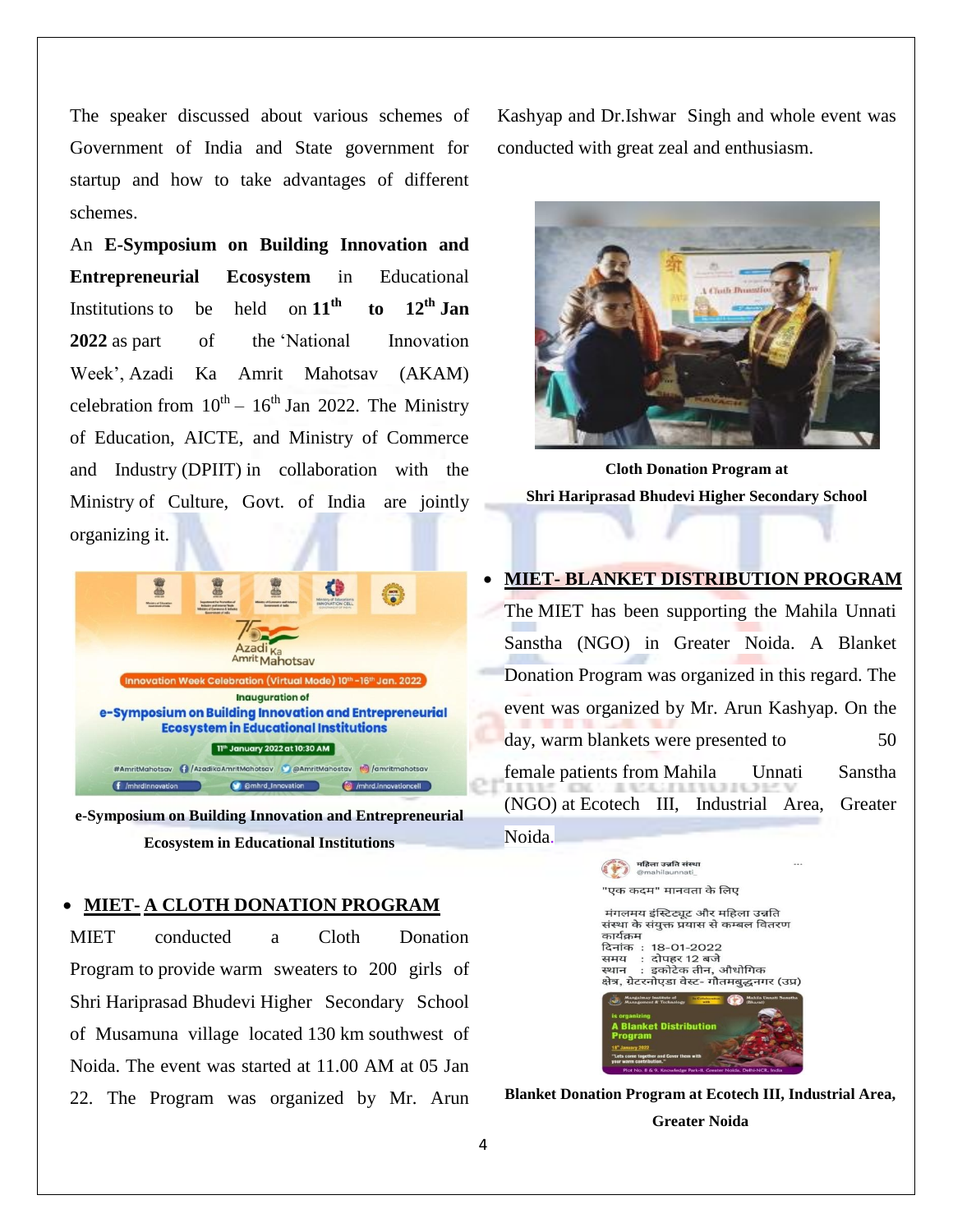This event was conduct on 18th Jan. 22. By donating your Blanket you stop the landfills from getting bigger and you keep usable material from being thrown in the trash.

# **MIET- CELEBRATION REPUBLIC DAY, 26TH JAN 2022**

Republic Day is celebrated every year on January 26 to commemorate the adoption of our constitution. With the same spirit, MIET conducted A Republic Day Celebration. The event started at 12:30 PM in online mode. The NCC Coordinator Dr. Seema Singh and Dr. Minakshi deliverd remarkable speech on our freedom fighters suffering and their un-imaginable torture and made countless sacrifices for us to enjoy the festivals of Independence Day and Republic Day.



**Republic Day Celebration**

 Let us gratefully recall their immortal sacrifices on the occasion of Republic Day. All the faculty

members and student took active participation in camp. The whole event was conducted with great zeal and enthusiasm.

# **MIET -ACKNOWLEDGES FACULTY RESEARCH CONTRIBUTION**

MIET campus fosters a culture of initiative and research. MIET faculty regularly participate in the publication of research papers in reputable publications on a variety of themes. In this continuation MIET acknowledged performers in research paper publication. Dr. Girish Dutt Gautam, Mr. Ankit Kumar and Ms. Archana Das were honored for their research contribution in presence of Mr. Aayush Mangal, Vice-Chairman - Mangalmay Group of Institutions and Dr. Yashpal Singh, Director-MIET.



**Acknowledges Faculty Research Contribution at MIET**

## **R&D ACTIVITIES**

MIET's campus created a sense of innovation and research. MIET faculty and students regularly participate in the publication of scientific articles in prestigious publications on a variety of subjects. Students and faculty are also motivated to use FDPs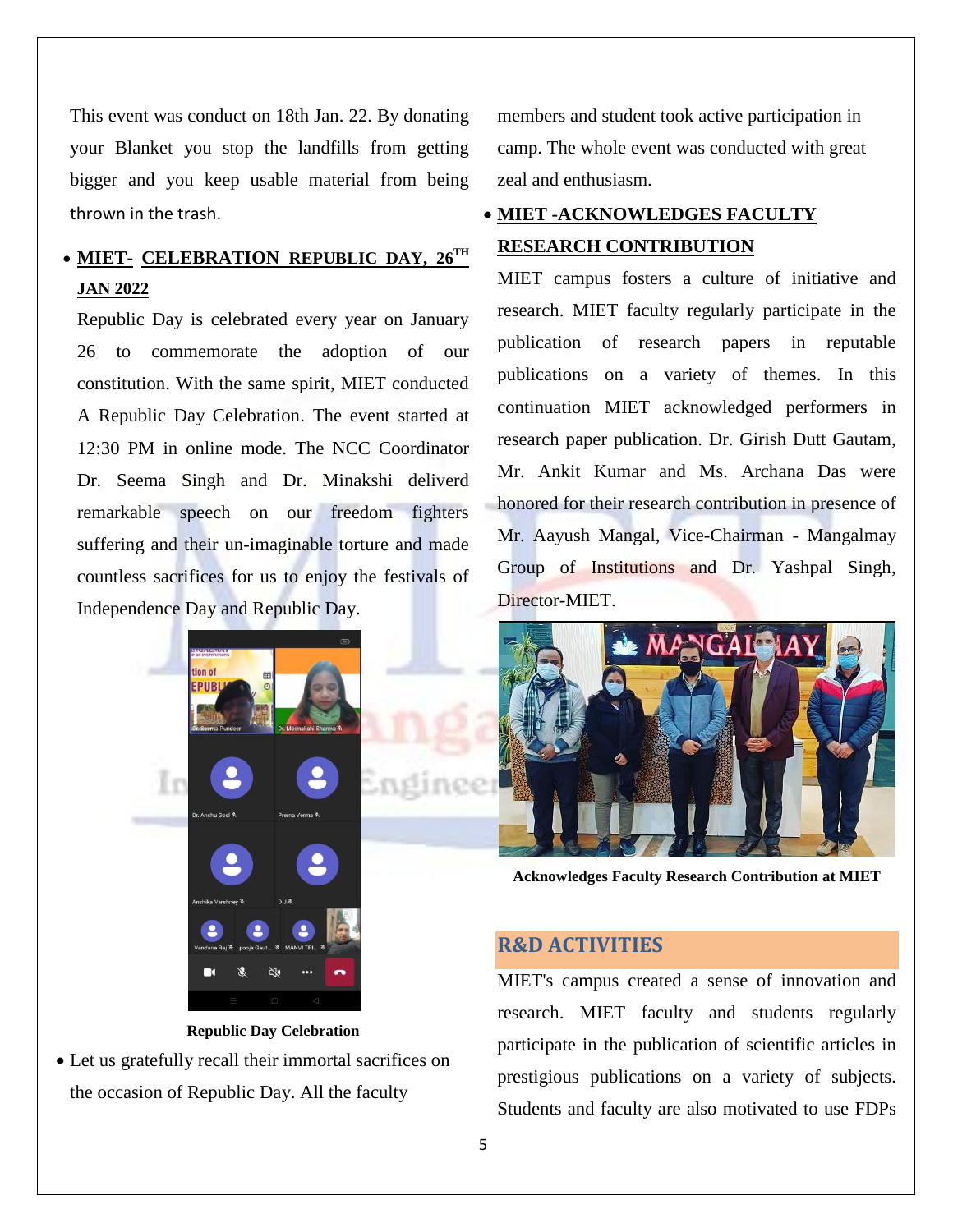to enhance their teaching methodology and stay updated with the latest trends.

### **RESEARCH PUBLICATIONS**

1. Dr. Pradeep Kumar, Associate Professor, Department of Applied science has published a paper on "Ultraviolet absorption spectra and effect of pH 2,5-Dimrthoxy Thio Phenol : International journal of Receal Solealfo"11<sup>th</sup> Nov.2021.

### **INTERSHIPS/CERTIFICATION**

Mr. Ankit Kumar has successfully completed 1 month internship on AI with Python. He has also completed MATLAB Onramp course successfully certified by MathWorks.

# **FDPs/WORKSHOP/SDPs**

- 1. Dr. Yashpal Singh, Professor, Department of Computer Science and Engineering has participated in a FDP on the" Outcome Based Learning " conducted by AICTE Training and learning (ATAL) Academy from  $11<sup>th</sup>$  Jan 2022 to 15<sup>th</sup> Jan 2022.
- 2. Ms. Sonia Rani, Assistant Professor, Department of Computer Science and Engineering has participated in Refresher Program on "NATIONAL LEVEL FACULTY DEVELOPMENT PROGRAMME ON MAKING CLASSES AND LESSONS MORE INTERACTIVE" sponsored by AICTE - ISTE from  $28<sup>th</sup>$  Jan 2022 to  $29^{th}$  Jan  $2022$ .
- 3. Mr. Ankit Kumar, Assistant Professor, Department of Applied science has participated in a program on the "Artificial Intelligence using Python" From  $7<sup>th</sup>$  Dec 2021 to  $8^{\text{th}}$  Jan 2022.
- 4. Ms. Mala Yadav, Assistant Professor, Department of Applied science has participated in a program on the "Strategic Awareness About Star-up and Emerging Business opportunities for Electrical Engineering" sponsored by AICTE - ISTE from  $3<sup>nd</sup>$  Jan 2022 to  $8^{\text{th}}$  Jan 2022.
- 5. Mr. Dhananjay Singh, Assistant Professor, Department of Applied science has participated in a program on the "Strategic Awareness About Star-up and Emerging Business opportunities for Electrical Engineering" sponsored by AICTE - ISTE from 3<sup>nd</sup> Jan 2022 to  $8^{\text{th}}$  Jan 2022.
- 6. Mr. Ankit Kumar, Assistant Professor, Department of Applied science has participated in a program on the "Strategic Awareness About Star-up and Emerging Business opportunities for Electrical Engineering" sponsored by AICTE - ISTE from  $3<sup>nd</sup>$  Jan 2022 to  $8^{\text{th}}$  Jan 2022.

## **PLACEMENT DRIVES**

Department of Training and Placement successfully conducted Placement Drive with ANR,uCertify,KUBE,SaiVaSysTem technology, Heartiest congratulations to the following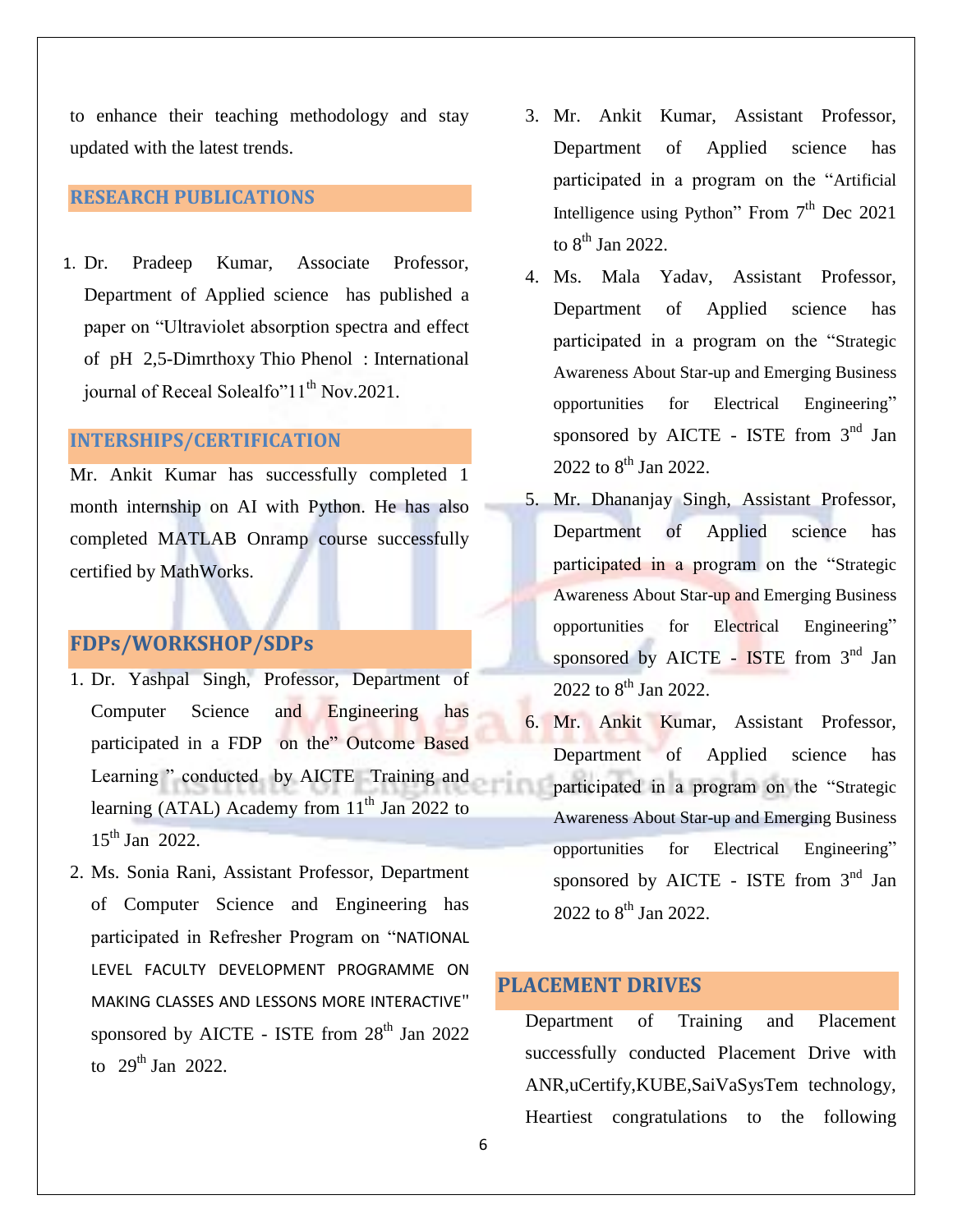students for getting placed as Software Developer .The placements in the months of JAN.are:

| S.               | Name of         | <b>Branch</b> | Company          | <b>UPCOMING ACTIVI</b>  |
|------------------|-----------------|---------------|------------------|-------------------------|
| N <sub>o</sub>   | <b>Students</b> |               |                  | 1. E&ICT-IIT Kanp       |
| 1.               | Rahul           | <b>CSE</b>    | <b>ANR</b>       | (ML & AL)               |
|                  | Ranjan          |               |                  | Mask distribution<br>2. |
| 2.               | Keshaw          | <b>CSE</b>    | <b>ANR</b>       | Plantation camp<br>3.   |
|                  | Kumar           |               |                  | 4. Sanitary pads dist   |
|                  | Singh           |               |                  | E&ICT-IIT Kanp<br>5.    |
| 3.               | Arunoday        | <b>CSE</b>    | uCertify         | Hackathon SMA           |
|                  | Kesharwan       |               |                  | programming Qui         |
|                  |                 |               |                  |                         |
| $\overline{4}$ . | MD Adil         | <b>CSE</b>    | <i>u</i> Certify |                         |
|                  |                 |               |                  |                         |
| 5.               | Rohit           | <b>CSE</b>    | uCertify         |                         |
|                  | Kumar           |               |                  |                         |
| 6.               | Divyanshi       | <b>CSE</b>    | <b>KUBE</b>      |                         |
|                  | Sharma          |               |                  |                         |
|                  |                 |               |                  |                         |

| Prashant | <b>CSE</b> | SaiVa  |
|----------|------------|--------|
| Kumar    |            | SysTem |

## **UPCOMING ACTIVITIES**

- 1. E&ICT-IIT Kanpur, FDP on Data Science  $(ML & AL)$
- 2. Mask distribution camp
- 3. Plantation camp
- 4. Sanitary pads distribution camp
- 5. E&ICT-IIT Kanpur , National level Hackathon SMART HACK-2022 (Online programming Quiz Contest on C & C++ )

# Institute of Engineering & Technology